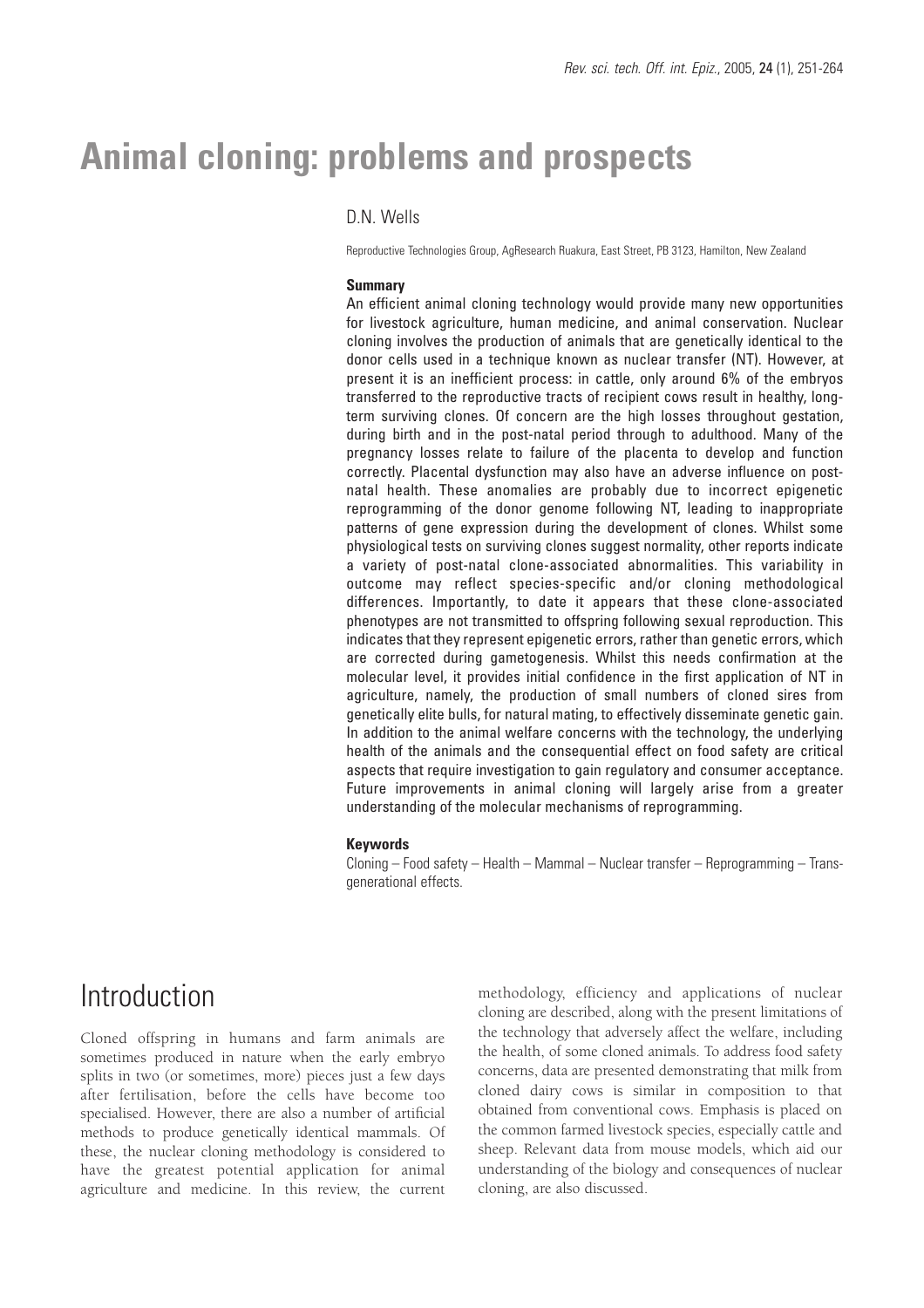The production of nuclear clones is a multi-step process that essentially generates an entire organism from the nuclear deoxyribonucleic acid (DNA) of a single donor cell using a technique known as nuclear transfer (NT). The basic methodology was first developed in amphibians in the 1950s and was used to investigate nuclear totipotency in differentiated cell populations. In livestock species, undifferentiated embryonic blastomeres were first used successfully in sheep (82), cattle (46) and pigs (47). In more recent times, embryonic NT has been extended in mice to include the use of other undifferentiated cell types including embryonic stem cells derived from the inner cell mass of blastocysts (68). Conversely, the use of more differentiated cell types obtained from either embryos (6), foetuses or most significantly adult animals, as in the case of 'Dolly' the sheep (83), overturned a dogma in biology concerning nuclear totipotency from adult cells and has opened new opportunities and directions in research. This has been termed somatic cell NT to distinguish it from embryonic NT.

## **Nuclear cloning methodology**

The nuclear cloning process comprises a sequence of five main steps, which are summarised below.

Firstly, oocytes, commonly obtained by aspirating follicles on ovaries collected from commercially slaughtered cows, are matured *in vitro* and then enucleated. This process involves the physical removal of the metaphase chromosomes (which incorporate the oocytes' own nuclear DNA) and the extruded first polar body, using finely controlled micro-surgical instruments. Thus, the nuclear genetic material of the oocyte is removed, resulting in what is termed a cytoplast (a cell containing only cytoplasmic material). The mitochondrial DNA within the cytoplasm of the oocyte remains present.

Secondly, with conventional NT methods, a single donor cell is injected underneath the outer *zona pellucida* and adjacent to the cytoplast membrane. The donor cells can come from a variety of sources representing different degrees of cellular differentiation. For instance, donor cells could be embryonic blastomeres, cell lines such as embryonic stem cells, or primary cultures derived from biopsies obtained from selected adults.

Thirdly, the cytoplast and the donor cell are then fused together utilising a direct current electrical field. Thus, the genetic information contained within the nucleus of the donor cell enters the cytoplast. This is the essence of the term 'nuclear transfer', whereby the genetic information from the oocyte is removed and is replaced with that from the donor cell. Immediately following reconstruction the donor nucleus has the opportunity to be reprogrammed following molecular interactions between factors present in the oocyte cytoplasm and the donor chromatin (see 'Incomplete reprogramming' below).

Fourthly, the reconstructed 1-cell embryos are artificially activated using either specific chemical signals or electrical pulses, in order to initiate embryonic development.

Fifthly, following activation, the reconstructed embryos are cultured *in vitro* in a chemically-defined medium, in the case of cattle, for seven days. After this time, embryos that have developed into blastocysts of suitable quality (that is, embryos comprising around 120 cells) are transferred to the uteri of recipient females that have a synchronised oestrus cycle, where some may develop to term and result in viable cloned animals.

The NT-derived animals are not strictly true clones and possess greater differences than naturally occurring monozygotic twins. Compared to the donor animal, they might for instance possess:

– different mitochondrial DNA derived from the recipient oocyte

– point mutations or other chromosomal rearrangements in the genomic DNA of individual donor cells used for NT

– alternative patterns of X-chromosome inactivation in females

– various other epigenetic alterations arising from *in vitro* culture (of the donor cells and/or reconstructed embryos) or perturbations from the NT process

– differences that occur as a result of environmental influences from the oocyte cytoplasm, the maternal uterus in the surrogate female, or the post-natal environment.

In addition to the heritability of a trait, all these extra variables contribute to potential variations in phenotype (and also genotype in some cases) within a clonal family (a set of nuclear clones derived from the same source of donor cells) and deviations from the original donor animal.

# Current efficiency of somatic cell nuclear transfer

Overall, the current efficiency of NT with somatic cells is poor. At AgResearch, the proportion of reconstructed 1-cell cattle embryos that develop to transferable quality blastocysts after seven days of culture (40%) is comparable to that following *in vitro* embryo production (IVP) (i.e. *in vitro* matured, fertilised and cultured) with abattoir-derived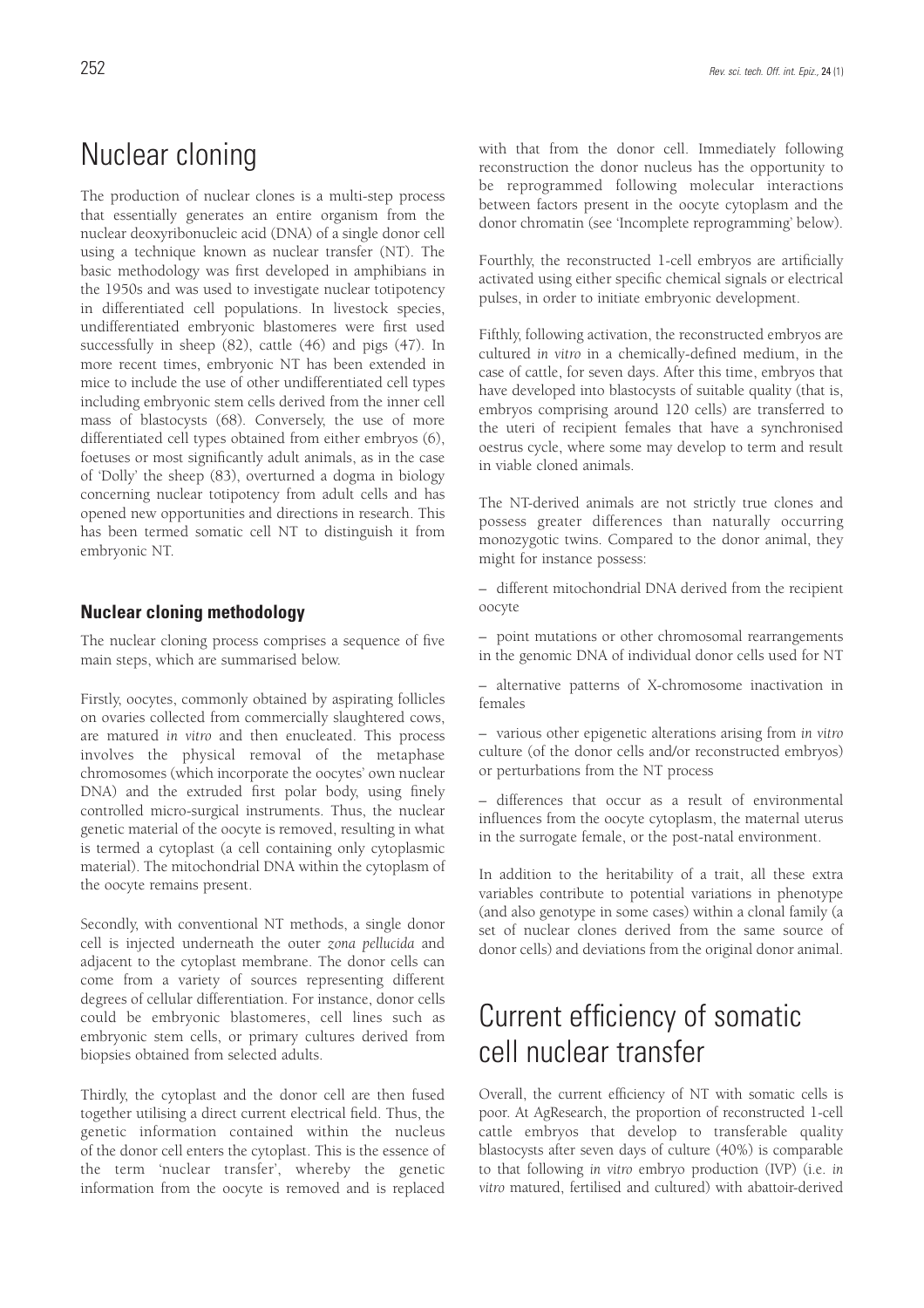oocytes. However, at present, *in vivo* development is only one-third that following IVP. For example, of 988 somatic cell cloned embryos transferred at AgResearch, only 13% resulted in calves delivered at full term (76). This compares with 30% to 45% embryo survival with IVP (30, 60). Although pregnancy rates in cattle on day 50 of gestation after the transfer of single NT embryos can be as high as 65%, and similar to both IVP embryos and artificial insemination, there is continual loss thereafter with the clones (35). Moreover, peri-natal and post-natal mortality rates with cloned offspring are greater than normally expected, with only 64% of cloned calves surviving to weaning at three months of age (76). Recently, the concerns regarding the long-term health and survival of clones into adulthood have been more fully appreciated (76).

From an animal welfare perspective, in addition to farmer and consumer acceptance of the technology, these losses must be solved before any large-scale cloning opportunities are practicable or tolerated. Ideally, cloning efficiency should have pregnancy rates comparable to those achieved following sexual reproduction, principally artificial insemination or after transfer of *in vivo* produced embryos, which is 55% to 60% (30). It is important to remember, however, that somatic cell NT can be effective in producing what appear to be physiologically normal animals. This provides encouragement for eventually resolving technical issues and elucidating the molecular mechanisms responsible for effecting complete epigenetic reprogramming.

# Complete reprogramming

There is evidence that some cloned animals are physiologically normal (33, 76) or at least they may develop a stable metabolism some time after birth (8, 17). It is remarkable that somatic cell NT is successful, for a tremendous amount is asked of a differentiated donor nucleus to re-establish the correct pattern of gene expression to allow normal embryogenesis. Various international studies in a range of species provide evidence that some clones appear to be the same as their non-clone counterparts in the following areas:

- behaviour (63)
- growth rates (84)
- reproduction (33, 67)
- livestock production characteristics (44, 72, 76)
- life spans (43).

Furthermore, the sexually-derived offspring of clones also appear normal (76).

# Incomplete reprogramming

There are instances, however, where reprogramming appears to be incomplete. For normal development following NT, it is generally accepted that the epigenetic modifications in the donor nucleus must be reprogrammed to a state comparable to those in a zygote. This is necessary for the correct pattern of gene expression to occur during subsequent embryogenesis. This reprogramming must occur within a short timeframe, in a different cellular context compared with normal development, and is prone to error. There are increasing amounts of data documenting deviations in epigenetic reprogramming, with clones showing inappropriate patterns of:

- DNA methylation (5, 14, 29)
- chromatin modification (56)
- X-chromosome inactivation (86)

– expression of imprinted and non-imprinted genes (28, 39, 53).

The pattern of mortality and clone phenotypes observed presumably reflect the inappropriate expression of various genes, whose harmful effects are exerted at various different stages of development. Aberrations that occurred early in embryonic or foetal development may impair health in adulthood (43). There is a wide spectrum of phenotypic outcomes, ranging from those that are lethal to those that appear neutral. Outcomes which appear neutral do not compromise the health and welfare of the animal, but the epigenetic variations reduce the uniformity in the clonal family, which may be undesirable for some applications (1, 2). The common consequences of incomplete reprogramming following somatic cell NT are:

- higher rates of pregnancy loss
- difficult parturition
- higher rates of post-natal mortality
- some specific clone-associated phenotypes in adulthood.

### **Placental abnormalities**

A failure of the placenta to develop and function correctly is a common feature amongst clones. The majority of early pregnancy failures, before placentome formation, are attributed to an inadequate transition from yolk sac to allantoic-derived nutrition, with poor allantoic vascularisation in sheep (13). Furthermore, there is reported evidence of immunological rejection contributing to early embryonic loss (27). Typically in cattle, 50% to 70% of pregnancies at day 50 are lost throughout the remainder of gestation and up to term (25, 33, 80). This is in stark contrast to only 0% to 5% loss with artificial insemination or natural mating over the same period (15). In extreme cases, placentomes are entirely absent at day 50. Shortly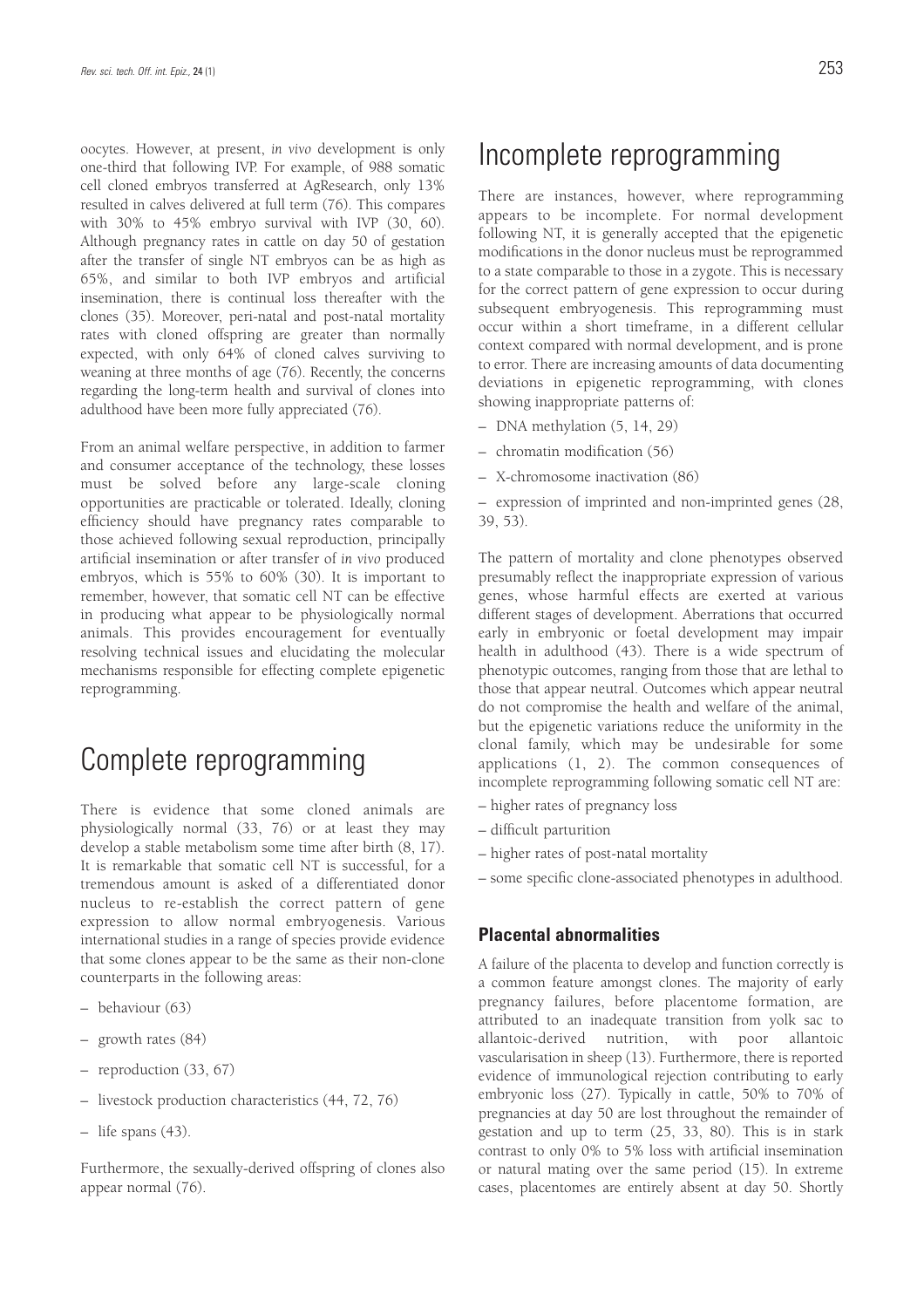thereafter, these pregnancies fail. More commonly, cloned placentae only have half the normal number of placentomes, display compensatory overgrowth and are oedematous (25, 35).

Of particular concern are the losses in the second half of gestation; especially the occurrence of hydroallantois, i.e. the excess accumulation of fluid within the allantois. Hydroallantois does occur with other forms of assisted sexual reproduction in cattle, ranging in incidence between 0.07% to 5% for artificial insemination and IVP, respectively (30, 66). With clones, however, typically 25% of those cows pregnant at day 120 of gestation develop clinical hydroallantois (hydrops) (D.N. Wells, unpublished findings). The range is variable (0% to 40%) with the incidence possibly dependent upon the individual cell line. Cases are typically severe enough to render the calves nonviable and on welfare grounds, in order to reduce the risk of mortality to the recipient cow, the standard practice is to electively terminate the hydrops pregnancy. This is an unsatisfactory management procedure and work is underway to identify non-viable pregnancies much earlier in development to lessen the welfare burden. Ideally, a reprogramming marker would enable only viable embryos to be transferred into recipients. Alternatively, abnormal pregnancy development could be determined by measuring specific components present in maternal serum with early detection allowing early elective abortion. The level of pregnancy specific protein b produced by the binucleate cells of the trophoblast was transiently higher at day 35 in those concepti that failed to develop to day 90 (25). Similarly, levels of pregnancy serum protein 60 were elevated over the first four months of gestation in those pregnancies that became pathological (21). Pregnancy monitoring is complemented by detailed ultrasonography (21, 25).

### **Parturition difficulties**

Intervention is often deemed necessary to deliver cloned offspring, as gestation length in NT pregnancies is typically prolonged and the birth weight of cloned calves may be 25% heavier than normal. Newborn cloned calves display functional adrenal glands, so this extended gestation may be due to failure of the placentae to respond to foetal cortisol near term or to a lack of adrenocorticotropic hormone release from the foetus (8). Oversized cloned offspring add to the birth complications. They are larger than IVP, artificially inseminated or naturally-mated controls (52). It has been reported that somatic cloned calves are heavier than embryonic clones (21).

At AgResearch, the occurrence of prolonged gestation and the risk of dystocia initially prompted the delivery of clones by elective caesarean-section, following a brief exposure to exogenous corticosteroids (80). Recognising the welfare issues and the intensive peri-natal veterinary care often required, we have modified our calving management system. The aim is to have a planned vaginal delivery (with manual traction if necessary), using an alternative corticosteroid therapy to aid foetal maturation, especially of the lungs, and to completely induce parturition a week before expected full term (77). This protocol has reduced the incidence of caesarean-section to 5% to 10% and with the majority of cloned calves reared on their recipient dams. Although not completely natural, this approach towards delivering cloned calves in a controlled manner is feasible and acceptable on farm.

### **Post-natal viability**

The viability of cloned offspring at delivery and up to weaning is reduced compared to normal, and this is despite greater than usual veterinary care. Data from our group shows that around 80% of cloned calves delivered at term are alive after 24 h (76). Two-thirds of the mortality within this period is due to a spinal fracture syndrome through the cranial epiphyseal plate of the first lumbar vertebrae or to deaths that occurred either *in utero* or from dystocia. Surviving newborn clones have altered neonatal metabolism and physiology, possibly due to placental abnormalities, and it takes time for these processes to adjust to normal (8, 17).

At AgResearch, typically an additional 15% of calves initially born alive die before weaning (76). In our experience, the most common mortality factors during this period are gastroenteritis and umbilical infections. Other abnormalities noted include defects in the cardiovascular, musculoskeletal and neurological systems, as well as susceptibility to lung infections and digestive disorders (26, 51). Hydronephrosis is particularly common in sheep (79), with correspondingly elevated serum urea levels in some surviving clones (78).

The proportion of cloned calves born that are longer-term survivors ranges between 47% and 80% (22, 33, 44, 76). AgResearch data show that the stage of the donor cell cycle at the time of NT affects subsequent calf viability. The proportion of cloned calves that survive to weaning is significantly greater for those derived from quiescent G0 donor cells (81%) than for those derived from G1 cells (50%) (74). Post-natal survival of cloned sheep is substantially less than that of cattle with both somatic and embryonic cell types (31% and 42%, respectively) (78 and D.N. Wells, unpublished findings).

### **Clone-specific phenotypes**

Whilst there are some studies indicating that clones can be physiologically normal and apparently healthy (33, 76), there are other observations and reports in the literature of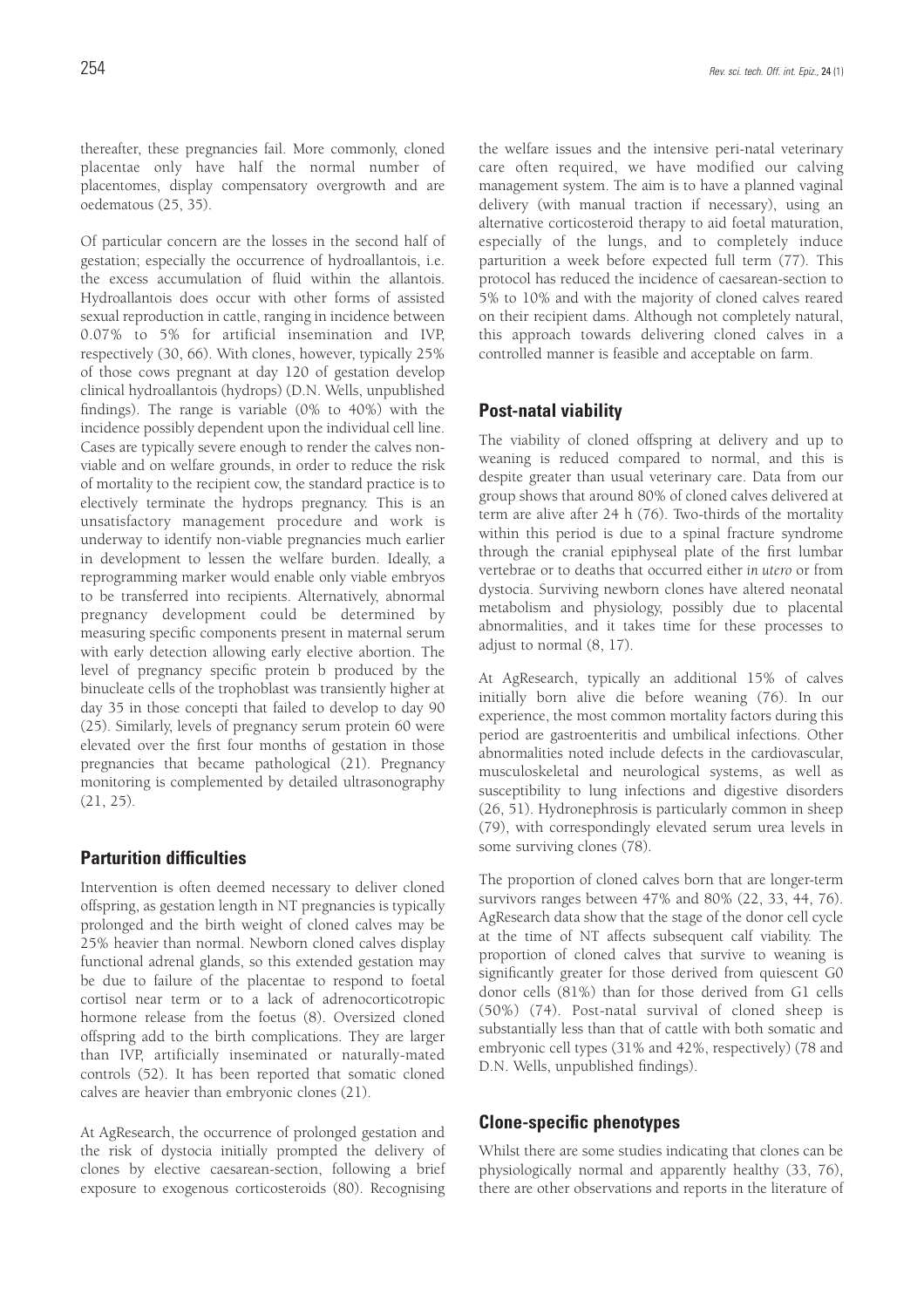abnormal clone-associated phenotypes that become apparent during the juvenile and adult phases of life. The incidence of these anomalies may vary according to the particular species, genotype or cell type, or according to specific aspects of the NT and culture protocols used. More research is required to determine the following:

– the effects of nuclear-mitochondrial interactions arising from a donor nucleus in a foreign cytoplasmic environment (23)

– the effects of mitochondrial DNA heteroplasmy and possible recombination events (24) on cloning efficiency

– the resulting fitness of the cloned animals.

The cloned offspring syndrome is a continuum, in that lethality or abnormal phenotypes may occur at any phase of development, depending upon the degree of dysregulation of key genes, presumably due to fundamental errors in epigenetic reprogramming. Even apparently normal clones may have abnormal regulation of many genes that are too subtle to result in an obvious phenotype (28).

There has been much debate about Dolly's shortened telomeres (58) and the possibility of premature aging and early onset of disease in clones. Telomeres are regions of DNA at the ends of chromosomes which progressively shorten after each cell division in most somatic cell types. Whilst Dolly may have developed arthritis and was euthanised at a relatively young age because of a virallyinduced lung tumour (52), this may have resulted from her largely indoor housing and handling rather than the fact that she was a clone. Other studies have been contradictory with regard to telomere length in clones, with reports of restoration to normal in cattle (3, 64) and mice (69) and even instances of extended telomere lengths (32). The discovery of a telomere length restoration process that occurs during early embryogenesis appears responsible for this (57). Normal telomere lengths have even been reported after repeated recloning in mice (69) and cattle (31) and specifically, in the spermatozoa of somatic cell cloned bulls and subsequent progeny (37). Thus, in cattle and mice at least, it appears that telomere erosion generally does not occur in clones and is therefore unlikely to cause the long-term health and reduced life expectancy concerns raised by many recent reports.

The majority of (male) mice cloned from immature Sertoli cells died after approximately 500 days, which was around 50% of the lifespan in control mice (42). The causes of death were severe pneumonia and hepatic failure. It remains to be determined whether this is a general phenomenon with clones, but it appears to be both cell type and genotype specific, with other cloned mice having apparently normal life spans (43). The mouse model has the advantage of a shorter generation interval and

biological life span to screen for these effects. Whilst it is encouraging that some studies report normal health of four year old bovine clones (33), it is too early to detect if phenotypes with shorter life spans will also occur among livestock. Although an important issue, even if cloning were to shorten lifespan, it may be of little significance in agriculture. In commercial beef production, for instance, cattle may be slaughtered at target live weight within two years, or in the dairy industry the average life span of a cow in the herd is only six years. In these examples, the productive life of farmed animals is substantially less than the biological limits for the species. However, studies at AgResearch show that between weaning and four years of age, the annual mortality rate in cattle cloned from somatic cells is at least 8% (76). This is in marked contrast to the negligible mortality experienced with the offspring of clones and the typically accepted mortality of 2% to 3% per annum in conventional pastoral farming. Although the reasons for death amongst the clones are variable, and some potentially preventable, the main mortality factor beyond weaning is euthanasia due to musculoskeletal abnormalities (76). This includes animals with severely contracted flexor tendons and those displaying chronic lameness, particularly in milking cows. This emphasises the point that any underlying frailties in cloned animals may not be fully revealed until the animals are stressed in some manner.

Again in mice, it was initially reported that females cloned from cumulus cells developed an increased body-weight phenotype, commencing eight to ten weeks after birth, (63) that was directly attributable to increased adipose tissue (62). However, this obese phenotype has also been recently observed in cloned mice produced from immature Sertoli cells and appears to occur at a greater frequency in agouti mouse strains (43). At present there is no indication for early onset obesity occurring in livestock.

Evidence of a compromised immune system is a clone phenotype noted in some species. Thymic aplasia has been documented in cloned cattle (50) and lower levels of antibody production in cloned mice (42) and of cytokines in cloned pigs (7) are direct indicators of a reduced immune response. This may increase their susceptibility to infection and disease. The incidence of enteritis, umbilical and respiratory infections are certainly increased in cloned livestock. However, others have reported normal characterisation of peripheral blood lymphocytes and normal responses to periodic infection in cloned cattle (33).

Assessment of animal behaviour and cognitive function provide an indicator of general physiological state and wellbeing. An examination of the behaviour of cumulus cell cloned mice (63) revealed that there was a delay of 0.6 to 2.3 days in the first appearance of three out of ten pre-weaning developmental behaviours and milestones examined. However, subsequent tests on spatial learning,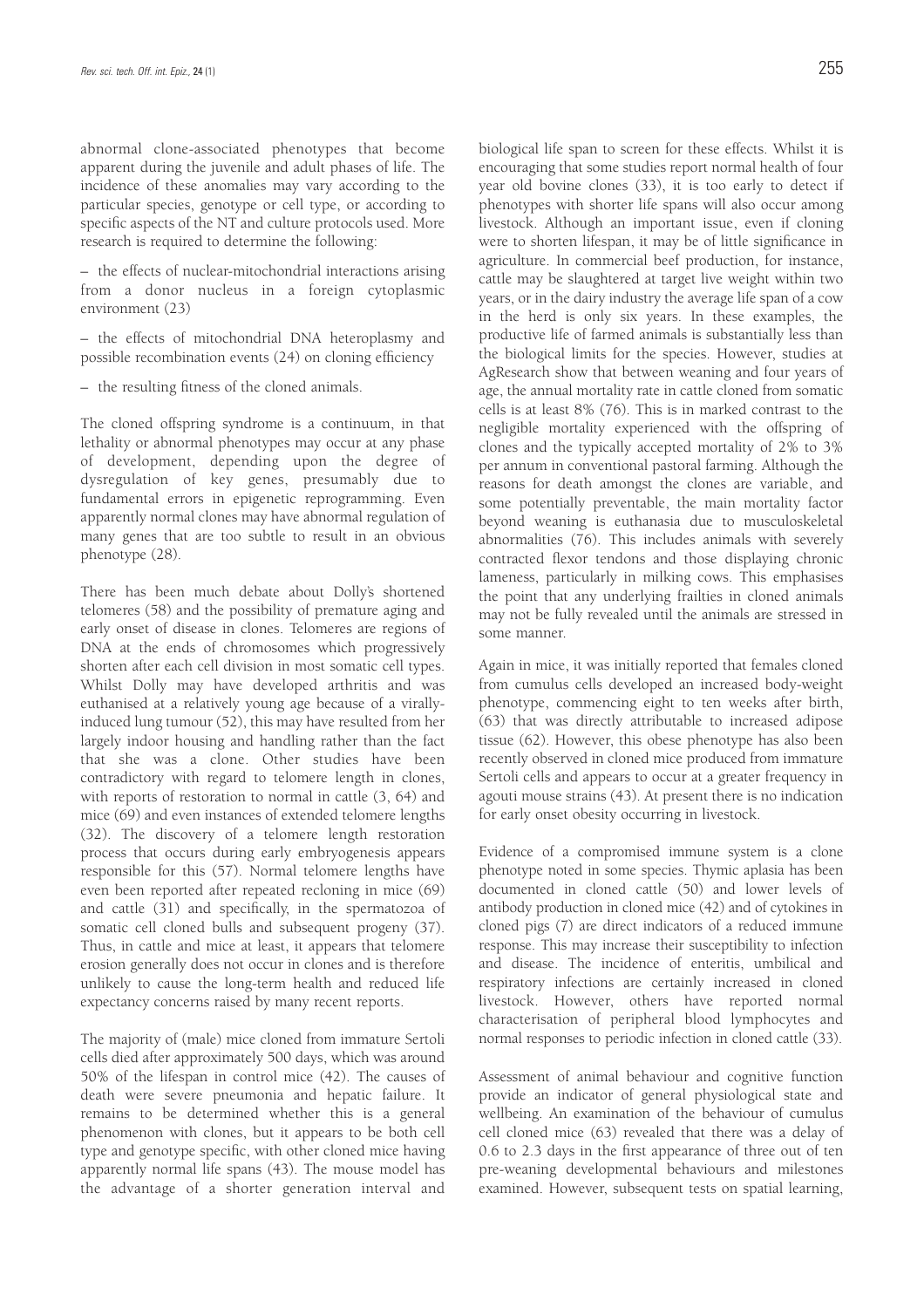memory, activity level and motor skills were comparable to controls (63).

### **Trans-generational effects**

It is important to not only monitor the health of the clones but also their subsequent progeny derived following sexual reproduction. Offspring of male and female clones in a range of species have been produced following both natural mating and assisted sexual reproduction, such as artificial insemination, with a non-cloned partner. Conception, pregnancy, parturition and survival are all within normal ranges (33, 67, 75, 78), as is the subsequent fertility of these offspring of clones (D.N. Wells, unpublished findings). More discriminatory, is the mating of cloned females with cloned males. With these matings in sheep (73), cattle (D.N. Wells, unpublished findings) and mice (62) there is no evidence of the placental abnormalities and large birth weights recorded in the clone generation. It has also been claimed that the obese phenotype observed in cumulus cell mouse clones is not heritable following mating with cloned males derived from fibroblasts of the same mouse strain (62). However, it has not been reported whether the males of this strain also have the obese phenotype. If the obesity is truly nonheritable, then another generation of inbreeding would be required to exclude the possibility of a recessive genetic (or epigenetic) trait. The most convincing evidence for the lack of transmission of any obvious deleterious recessive genetic or epigenetic trait has been provided following the mating of cloned male and cloned female mice (derived from XY and XO embryonic stem cells, respectively) obtained from the same cell line (59). The resulting offspring were phenotypically normal; lacking the foetal and placental overgrowth and open-eyelids-at-birth characteristic of their cloned parents.

The observations above, indicating that the cloneassociated phenotypes are not transmitted to offspring following sexual reproduction, implies that they are epigenetic in nature and that any errors in the surviving clones appear to be reset or corrected during gametogenesis. This is encouraging for the major application of cloning technology in agriculture; namely, the generation of cloned sires from progeny-tested, genetically elite males. The cloning of elite sires means that their superior genes will be more widely disseminated following either increased semen production for artificial insemination or natural mating. Nonetheless, it is still possible that heritable genetic errors may be present in the clones. Moreover, detailed molecular studies are required to confirm whether the necessary epigenetic modifications in gametes, zygotes and embryos derived from cloned parents are indeed restored to normal. It is critical to investigate this phenomenon more thoroughly, as evidence exists for the germ line transmission of epigenetic states at various endogenous loci (48, 49) and in more artificial

situations, following nuclear-cytoplasmic incompatibility (54). Additionally, at a practical level, it remains to be demonstrated that the daughters of cloned dairy sires, for instance, have a similar phenotypic performance to contemporary progeny of the original donor bull.

## **Livestock production characteristics and food safety**

Few scientific reports regarding the production characteristics and food safety of somatic cell clones have been published to date. However, to address safety concerns, information has been provided to national regulatory agencies in a number of countries to demonstrate compositional equivalence of food products derived from cloned livestock (for example: www.fda.gov/cvm/cloning. htm and (Rudento *et al.* [55]).

As expected, given the current state of the technology, subtle epigenetic differences in somatic cell clones appear to increase the variation in animal performance between members of a clonal family (1, 35). This variation in phenotype is anticipated to be greater than that between naturally occurring monozygotic twins. Despite this, the composition of meat (61, 65) and milk (72, 76) from cloned cattle are within the normal ranges for these food products. This is further supported by recent data examining some of the constituents for which milk is an important dietary source. The average levels of minerals, amino acids and vitamins from the milk of nine pastorally-fed cloned cows (with three cows each representing three different clonal families) were comparable to those from five control cows, examined at a similar stage of lactation in springtime (Tables I, II and III; D.N. Wells, unpublished findings).

# Overcoming the current limitations of nuclear cloning

If an acceptable and safe nuclear cloning technology that has wide applicability is to be developed, solutions to the cloning abnormalities must be found. It is desirable that the health and wellbeing of cloned animals should be equal to nonclones and that any deficit should be minimised and thoroughly justified in terms of the benefits expected from the application. Achieving this goal will only result from improvements in the efficiency of the cloning process. This is the prime focus of many international groups presently working in this field. Improvements will probably come from modifications to the basic NT manipulation procedure (41, 45), the choice of an appropriate type of donor cell (40, 77) and recipient cytoplast (23), embryo culture media formulations (9) and greater fundamental understanding (53) and control of reprogramming (10). The use of molecular markers to screen new protocols in nuclear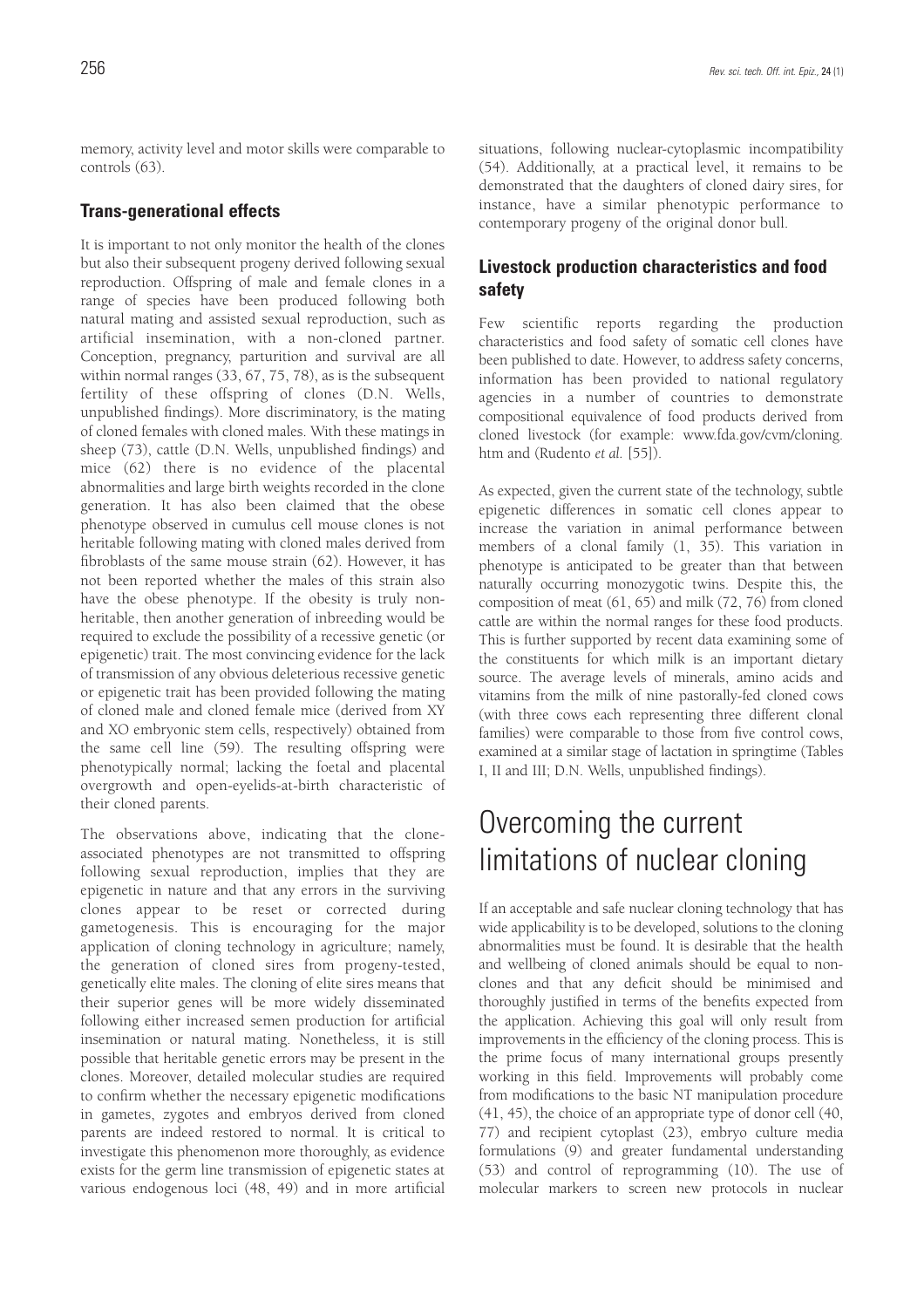### **Table I Mineral composition of bovine whole milk harvested in spring (mean ± standard deviation)**

| Milk mineral (mg/100g) | Control milk $(n = 5)$ | Clone milk $(n = 9)$ |
|------------------------|------------------------|----------------------|
| Calcium                | $134.4 \pm 10.1$       | $133.0 \pm 15.7$     |
| lodine                 | $0.0022 \pm 0.0009$    | $0.0010 \pm 0.0005$  |
| Magnesium              | $10.0 \pm 0.0$         | $10.1 \pm 1.5$       |
| Phosphorus             | $103.6 \pm 5.3$        | $115.2 \pm 12.5$     |
| Potassium              | $125.8 \pm 15.1$       | $129.9 + 13.9$       |
| Selenium               | $0.0008 + 0.0004$      | $0.0005 + 0.0$       |
| Sodium                 | $26.8 + 5.0$           | $27.0 + 5.1$         |
| 7inc                   | $0.515 + 0.077$        | $0.495 + 0.768$      |
|                        |                        |                      |

**Table II Amino acid composition of bovine skim milk harvested in spring (mean ± standard deviation)**

| Amino acid (mg/g) | Control milk $(n = 5)$ | Clone milk $(n = 9)$ |
|-------------------|------------------------|----------------------|
| Alanine           | $1.31 \pm 0.14$        | $1.31 \pm 0.17$      |
| Arginine          | $1.33 \pm 0.12$        | $1.32 \pm 0.20$      |
| Aspartic acid     | $3.02 \pm 0.26$        | $3.07 \pm 0.40$      |
| Cystine           | $0.38 \pm 0.04$        | $0.36 \pm 0.05$      |
| Glutamic acid     | $8.65 \pm 0.70$        | $8.78 \pm 1.16$      |
| Glycine           | $0.75 \pm 0.07$        | $0.74 \pm 0.11$      |
| Histidine         | $1.01 \pm 0.07$        | $1.02 \pm 0.14$      |
| Isoleucine        | $1.76 \pm 0.16$        | $1.82 + 0.28$        |
| Leucine           | $3.75 \pm 0.30$        | $3.83 \pm 0.51$      |
| Lysine            | $3.16 \pm 0.26$        | $3.22 \pm 0.45$      |
| Methionine        | $0.88 \pm 0.09$        | $0.89 \pm 0.12$      |
| Phenylalanine     | $1.83 \pm 0.15$        | $1.85 \pm 0.26$      |
| Proline           | $3.80 \pm 0.33$        | $3.87 \pm 0.53$      |
| Serine            | $2.17 \pm 0.19$        | $2.19 \pm 0.30$      |
| Threonine         | $1.76 \pm 0.18$        | $1.78 \pm 0.25$      |
| Tryptophan        | $0.48 \pm 0.06$        | $0.48 \pm 0.08$      |
| Tyrosine          | $1.80 \pm 0.17$        | $1.81 \pm 0.27$      |
| Valine            | $2.08 \pm 0.17$        | $2.15 \pm 0.32$      |
| <b>Totals</b>     | $39.94 \pm 3.40$       | $40.48 \pm 5.57$     |

### **Table III**

**Vitamin composition of bovine whole milk harvested in spring (mean ± standard deviation)**

| <b>Vitamin</b> | <b>Units</b>  | Control milk $(n = 5)$ | Clone milk $(n = 9)$ |
|----------------|---------------|------------------------|----------------------|
| Α              | $ U/100$ ml   | $140 + 29$             | $128 + 22$           |
| B <sub>2</sub> | $mq/100$ ml   | $0.24 + 0.04$          | $0.27 + 0.03$        |
| <b>R12</b>     | $\mu q/100 q$ | $0.29 + 0.07$          | $0.40 \pm 0.09$      |

cloning using either DNA microarrays (28) or candidate gene approaches (85) and to identify viable embryos (4) before transfer to recipient females, will be vital tools for capturing the potential opportunities of this technology.

# Applications of nuclear cloning

There are several important issues to be addressed before commercial opportunities for cloning in livestock agriculture can be realised. Firstly, there are significant animal welfare concerns limiting the acceptability and applicability of the technology in its current form. There needs to be confidence in the long-term health status of cloned livestock and in that of subsequent generations. There are issues surrounding the safety of food products derived from clones and their offspring. Regulatory agencies in a number of countries are presently addressing these issues. There needs to be ongoing assessment and modelling of the technology to identify where it is best suited, i.e. to which farming system. Some applications of cloning technology for agriculture and medicine are briefly discussed below. Some will not be realised until well into the future.

### **Rapid multiplication of desired livestock**

Cloning could enable the rapid dissemination of superior genotypes from nucleus breeding flocks and herds, directly to commercial farmers. Genotypes could be provided that are ideally suited for specific product characteristics, disease resistance, or environmental conditions. Cloning could be extremely useful in multiplying outstanding F1 crossbred animals, or composite breeds, to maximise the benefits of both heterosis and potential uniformity within the clonal family. These genetic gains could be achieved through the controlled release of selected lines of elite live animals or cloned embryos. More appropriately, given that cloning is not particularly efficient at present, a niche opportunity exists in the production of small numbers of cloned animals with superior genetics for breeding. These could be clones of performance tested animals, especially sires. This would be particularly relevant in the sheep and beef industries, where cloned sires could be used in widespread natural mating to provide an effective means of disseminating their superior genetics. This could be used as a substitute for artificial insemination, which in these more extensive industries is often expensive and inconvenient.

### **Animal conservation**

Cloning can be used along with other forms of assisted reproduction to help preserve indigenous breeds of livestock, which have production traits and adaptability to local environments that should not be lost from the global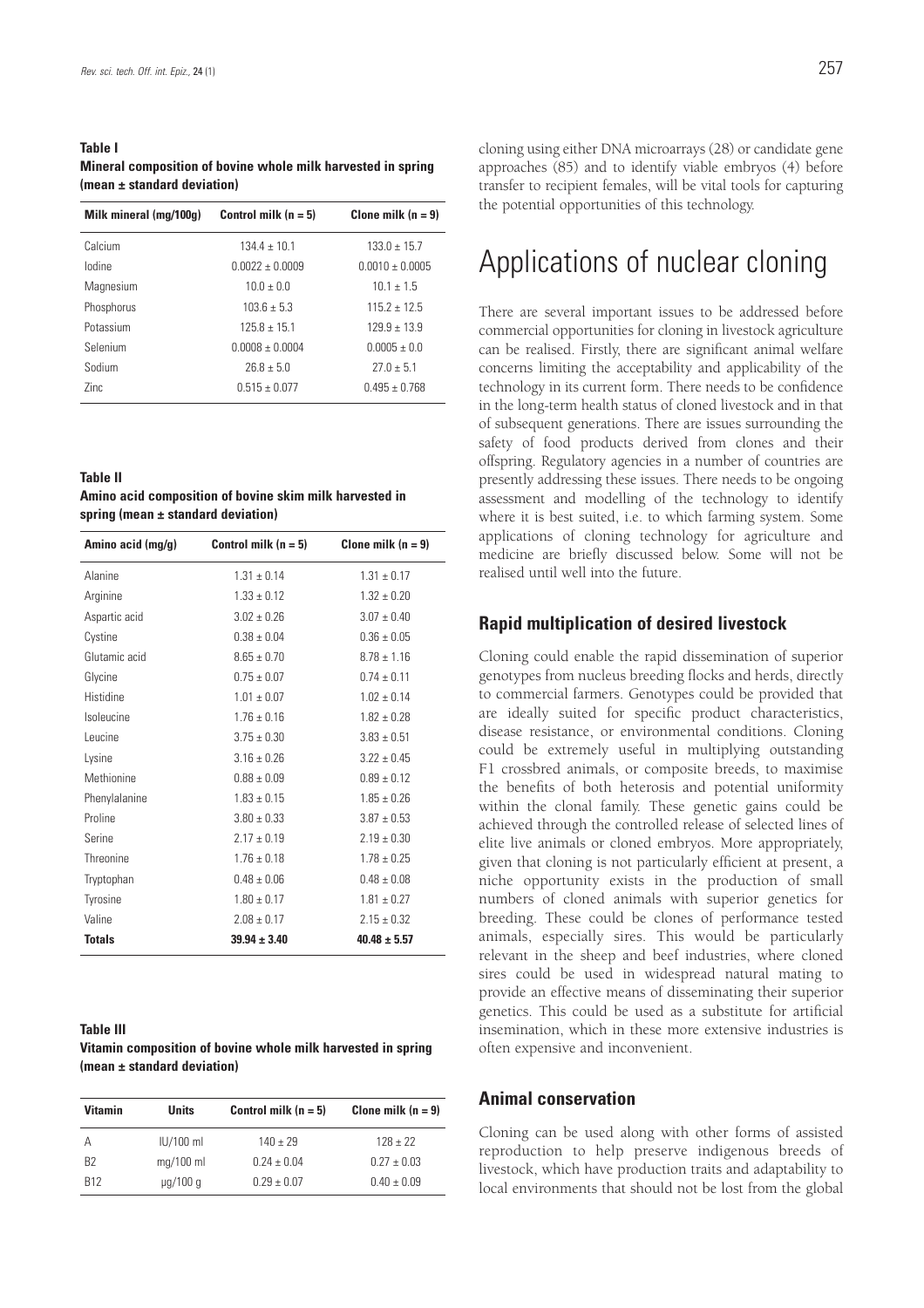gene pool (81). In some situations, inter-species NT and embryo transfer may be used to aid the conservation of some exotic species (75). At the very least, it is appropriate to consider the cryopreservation of somatic cells from these endangered animals as insurance against further losses in diversity.

### **Research models**

Sets of cloned livestock animals could be effectively used to reduce genetic variability and reduce the numbers of animals needed for some experimental studies. This could be conducted on a larger scale than is currently possible with naturally occurring genetically identical twins (36). Lambs cloned from sheep selected either for resistance or susceptibility to nematode worms will be useful in studies aimed at discovering novel genes and regulatory pathways in immunology (20).

### **Human cell-based therapies**

There are also direct applications of NT technology in human medicine; principally therapeutic cloning (12) as opposed to human reproductive cloning. Patients with particular diseases or disorders in tissues that neither repair nor replace themselves effectively (as occurs, for example, in insulin-dependent diabetes, muscular dystrophy, spinal cord injury, certain cancers and various neurological disorders, including Parkinson's disease) could potentially generate their own immunologically compatible cells for transplantation, which would offer lifelong treatment without tissue rejection. Initially, this approach could employ human NT and embryonic stem cells, the use of which is controversial. In the longer term, however, fundamental understanding of reprogramming will enable one cell type to be directly trans-differentiated into another cell type specifically required for cell-based therapy (10).

## **Cloning for transgenic applications**

A significant application of NT is to clone animals from cells that have been genetically modified in order to produce transgenic livestock. This topic is discussed more comprehensively elsewhere in this issue (Houdebine and Renard; Niemann). Even acknowledging the current problems with NT, the cloning route is more efficient than conventional pronuclear injection of DNA, where typically less than 1% of injected zygotes develop into transgenic animals (70).

Additional advantages of the NT and cell-mediated transgenic approach include the ability to:

– introduce, functionally delete or subtly modify genes of interest

– screen cells for the specific genetic modification before producing the transgenic animal

– introduce a specific transgene into a desired genetic background of the chosen sex (particularly important for agricultural traits)

– produce embryos or offspring that are all transgenic and where none should be mosaic (with a mixture of transgenic and non-transgenic cells in the same organism)

– produce small herds from each cell line in the first generation, rather than individual founder animals that need to be subsequently bred.

Nevertheless, whilst the present NT technology is able to produce a few founder transgenic animals, currently it is desirable to use assisted sexual reproduction thereafter, to further multiply animals and to circumvent potential epigenetic aberrations in the cloned generation (16). The most efficient means of introducing a transgene into the wider livestock population is through artificial insemination. Ideally, the sire should be homozygous for the desired trait so that all progeny receive a copy of the transgene. Animal industries may choose to annually introduce the transgene on a new genetic background using cell lines derived from the most recently selected progeny-tested sires.

Depending upon the particular genes that are manipulated, there are a wide variety of potential uses for genetically modified livestock in both biomedicine and agriculture. Examples include the following:

– human pharmaceutical proteins (harvested from the milk of livestock) (11)

– pig organs for xenotransplantation (34)

– models for human genetic diseases (such as for cystic fibrosis) (19)

– various agricultural applications aimed at improving the quality or quantity of food or fibre products (38), reducing environmental pollution (18) and improving animal disease resistance (71).

For agricultural transgenics, functional genomics will contribute greatly to the understanding of the genes that influence livestock production traits and provide the knowledge to accurately modify the appropriate genes to generate new and desired animal products in the future.

# Conclusions

Cloning livestock following somatic cell NT involves numerous steps, each with the potential to perturb the development of the embryo and foetus, and affect health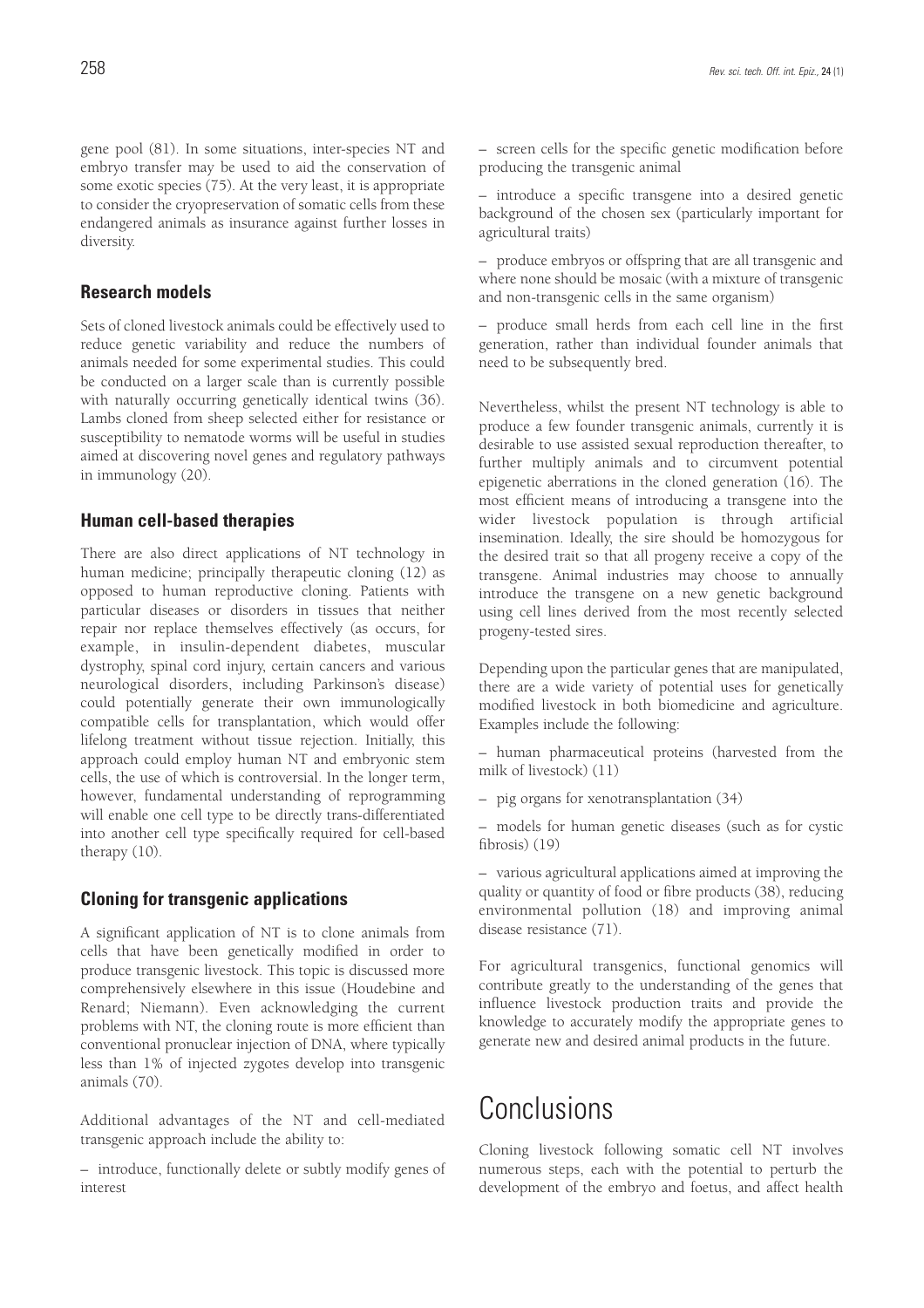during adulthood. For these reasons, the technology needs to be thoroughly evaluated to fully appreciate the longerterm consequences on the animals produced. This is especially true from observations at AgResearch of higher than normal annual mortality rates with bovine clones. These effects may be specific to particular species, cell types or the NT and culture methods used. Because nuclear cloning can also result in physiologically normal animals, it is anticipated that the initial commercialisation of this technology will focus on producing small numbers of high-value animals for breeding purposes and transgenic dairy animals producing valuable pharmaceuticals in their milk. In contrast to the cloned generation, the offspring of clones produced following sexual reproduction appear phenotypically normal. An increasing body of international data indicates that the major abnormalities in the clones are probably epigenetic

in nature and do not appear to be transmitted to offspring even when male and female clones are mated together. However, to provide greater confidence in large-scale breeding applications of elite cloned livestock there is a need for molecular evidence to determine the possibility of genetic or epigenetic inheritance and the impact on future generations. Despite the present limitations of cloning, the milk and meat from these livestock animals does not appear to be materially different from those of conventionally bred animals. If the acceptability and utility of this emerging technology are to be improved, it is important to understand the biology behind nuclear cloning so as to improve the health and viability of the cloned animals produced and of their surrogate mothers.

## **Clonage animal : problèmes et perspectives**

### D.N. Wells

#### **Résumé**

Une technologie de clonage animal efficace ouvrirait bon nombre de voies nouvelles pour l'élevage, l'agriculture, la médecine humaine et la préservation des espèces animales. Le clonage par transfert de noyau aboutit à la production d'animaux génétiquement identiques aux cellules donneuses utilisées dans une technique appelée transfert nucléaire (TN). Toutefois, cette méthode est pour l'instant inefficace : chez les bovins, environ 6 % seulement des embryons implantés dans l'utérus des vaches receveuses ont produit des clones sains bénéficiant d'une survie à long terme. Le niveau élevé des pertes tout au long de la gestation, pendant la mise-bas et au cours de la période post-natale jusqu'à l'âge adulte est préoccupant. De nombreux avortements sont dus à une anomalie du développement et de la fonction placentaires. Le dysfonctionnement placentaire peut également avoir des conséquences néfastes pour la santé post-natale. Ces anomalies sont probablement dues à une mauvaise reprogrammation d'ordre épigénétique du génome du donneur à la suite d'un TN, ce qui aboutit à des profils inappropriés d'expression des gènes au cours du développement des clones. Si certains tests physiologiques appliqués aux clones survivants donnent des résultats normaux, d'autres rapports font état d'anomalies post-natales liées au clonage. Cette variabilité des résultats peut s'expliquer par des différences de méthodes de clonage et/ou propres à l'espèce. Fait important, à ce jour, il s'avère que ces phénotypes liés au clonage ne sont pas transmis à la descendance obtenue par reproduction sexuée. Cette constatation indique qu'ils représentent des erreurs épigénétiques plutôt que génétiques, qui sont corrigées pendant la gamétogenèse. Bien qu'une confirmation au niveau moléculaire soit requise, c'est un élément qui permet de faire naître la confiance à l'égard de la première application du TN en agriculture. Elle consiste à produire un petit nombre de mâles reproducteurs clonés à partir de taureaux d'élite sur le plan génétique,

П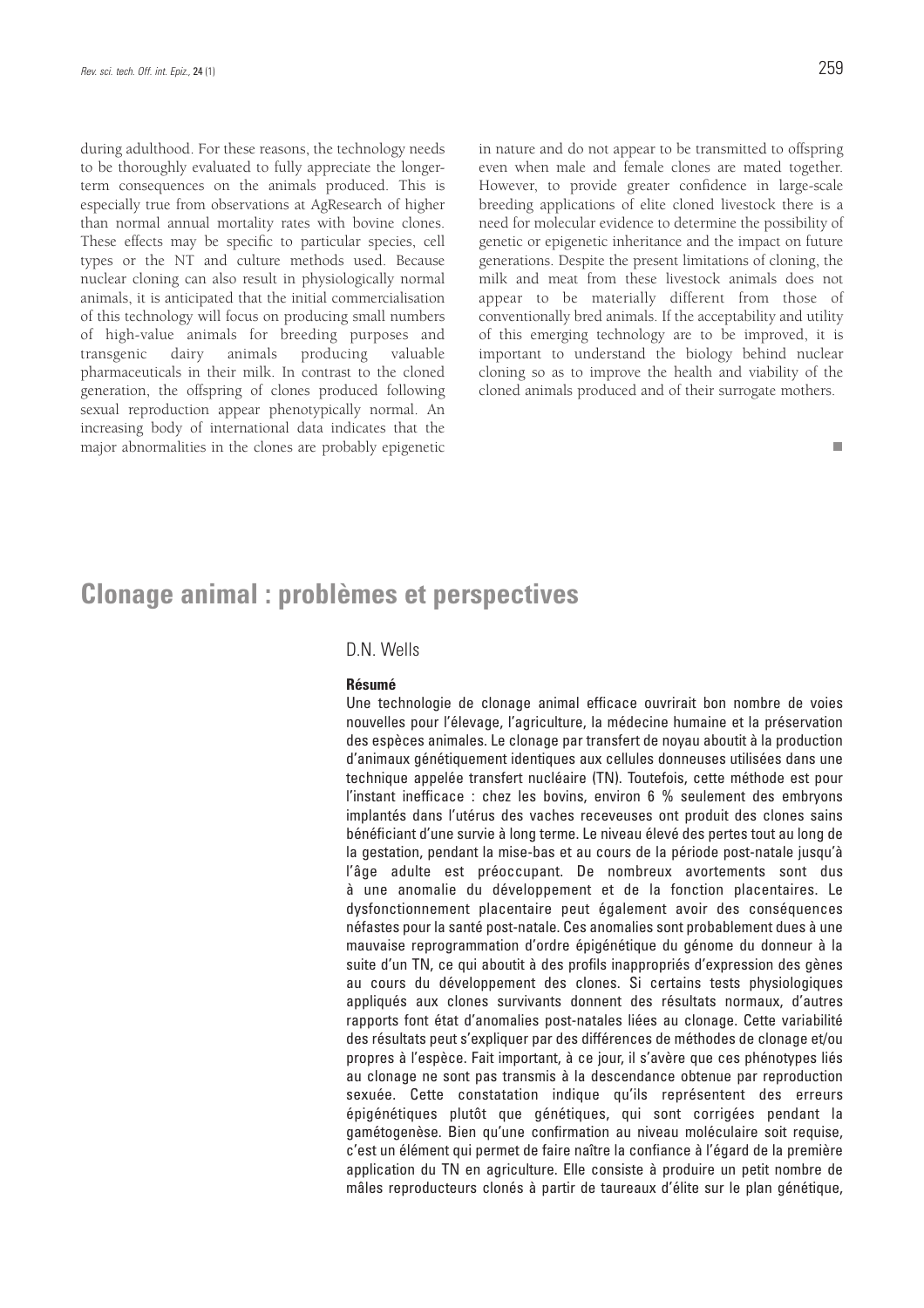destinés à la monte naturelle, dans le but de diffuser efficacement l'amélioration génétique. Outre les questions liées au bien-être animal que pose la technique, la santé des animaux et ses conséquences sur la sécurité sanitaire des aliments représentent des aspects essentiels. Des études doivent être réalisées pour obtenir l'aval des autorités réglementaires et des consommateurs. Les améliorations futures en matière de clonage animal seront en grande partie attribuables à une meilleure compréhension des mécanismes moléculaires de la reprogrammation.

#### **Mots-clés**

Clonage – Effet transgénérationnel – Mammifère – Reprogrammation – Santé – Sécurité sanitaire des aliments – Transfert nucléaire.

п

## **Problemas y perspectivas de la clonación de animales**

### D.N. Wells

### **Resumen**

La existencia de una técnica eficaz para clonar animales abriría un gran número de nuevas oportunidades en los terrenos de la ganadería, la medicina humana y la protección de especies animales. La clonación por la llamada transferencia nuclear (TN) supone la obtención de ejemplares genéticamente idénticos al donante. Sin embargo, esta técnica resulta por ahora poco eficaz: en los bovinos, sólo en torno al 6% de los embriones implantados en el tracto reproductor de una vaca receptora dan lugar a clones sanos y longevos. Preocupa el elevado nivel de pérdidas que se registran desde la gestación y el parto hasta el inicio de la edad adulta. Muchos de los abortos guardan relación con problemas en la formación o el funcionamiento de la placenta, alteraciones que también pueden influir negativamente en la salud del recién nacido. Es probable que estas anomalías obedezcan a una deficiente reprogramación epigenética del genoma donante tras la TN, lo que da lugar a procesos incorrectos de expresión génica durante el desarrollo del clon. Aunque en algunos casos las pruebas fisiológicas practicadas a los animales supervivientes arrojan resultados normales, en otros se observan diversas alteraciones postnatales asociadas a los clones. Esta heterogeneidad en los resultados obtenidos podría deberse a diferencias entre las especies o entre los métodos de clonación. Es importante señalar que, por lo que se sabe hasta ahora, esos fenotipos vinculados a la clonación no parecen transmitirse a la progenie engendrada por reproducción sexual, lo que lleva a pensar que no responden a errores genéticos sino epigenéticos, y que éstos quedan subsanados durante la gametogénesis. Este hecho, aunque pendiente de confirmación en el plano molecular, permite en principio ver con optimismo la primera de las aplicaciones de la TN a la producción animal: la obtención de varios clones de un toro dotado de un patrimonio genético excepcional para utilizarlos como sementales y diseminar con eficacia ese acervo genético. Además de las consideraciones relativas al bienestar animal que plantean estas técnicas, otros dos aspectos cruciales son la salud de los animales y los efectos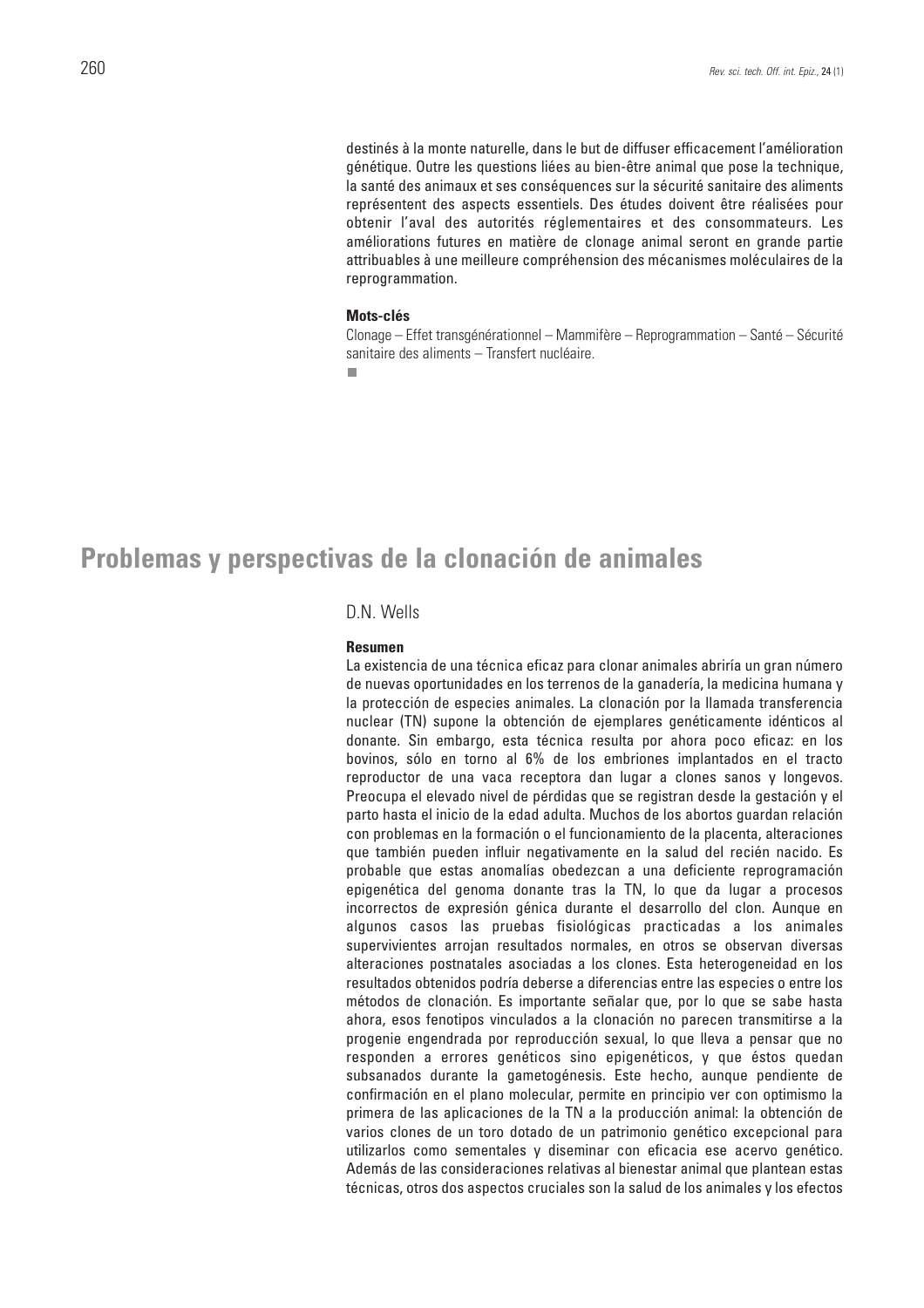que de ahí puedan seguirse en cuanto a la inocuidad de los alimentos. Todo ello exige investigaciones para propiciar la aceptación de esa tecnología por parte de la opinión pública y las instancias normativas. En el futuro, las técnicas de clonación de animales irán mejorando a medida que se vayan entendiendo mejor los mecanismos moleculares de la reprogramación.

#### **Palabras clave**

Clonación – Efecto transgeneracional – Inocuidad de los alimentos – Mamífero – Reprogramación – Salud – Transferencia nuclear.п

# **References**

- 1. Archer G.S., Dindot S., Friend T.H., Walker S., Zaunbrecher G., Lawhorn B. & Piedrahita J.A. (2003). – Hierarchical phenotypic and epigenetic variation in cloned swine. *Biol. Reprod.*, **69**, 430-436.
- 2. Archer G.S., Friend T.H., Piedrahita J., Nevill C.H. & Walker S. (2003). – Behavioral variation among cloned pigs. *Appl. anim. Behav. Sci.*, **82**, 151-161.
- 3. Betts D., Bordignon V., Hill J., Winger Q., Westhusin M., Smith L. & King W. (2001). – Reprogramming of telomerase activity and rebuilding of telomere length in cloned cattle. *Proc. natl Acad. Sci. USA*, **98**, 1077-1082.
- 4. Boiani M., Eckardt S., Scholer H.R. & McLaughlin K.J. (2002). – Oct4 distribution and level in mouse clones: consequences for pluripotency. *Genes Dev.*, **16**, 1209-1219.
- 5. Bourc'his D., Le Bourhis D., Patin D., Niveleau A., Comizzoli P., Renard J.P. & Viegas-Pequignot E. (2001). – Delayed and incomplete reprogramming of chromosome methylation patterns in bovine cloned embryos. *Curr. Biol.*, **11**, 1542-1546.
- 6. Campbell K.H., McWhir J., Ritchie W.A. & Wilmut I. (1996). – Sheep cloned by nuclear transfer from a cultured cell line. *Nature*, **380**, 64-66.
- 7. Carroll J., Carter B., Korte S., Dowd S. & Prather R. (2005). – The acute-phase response of cloned pigs following an immune challenge. American Society of Animal Science, Southern Section Meeting, 4-8 February, abstract 39.Website: www.asas.org/southern/2005/2005sabs.pdf (accessed on 7 June 2005).
- 8. Chavatte-Palmer P., Heyman Y., Richard C., Monget P., LeBourhis D., Kann G., Chilliard Y., Vignon X. & Renard J.P. (2002). – Clinical, hormonal and hematologic characteristics of bovine calves derived from nuclei from somatic cells. *Biol. Reprod.*, **66**, 1596-1603.
- 9. Chung Y.G., Mann M.R., Bartolomei M.S. & Latham K.E. (2002). – Nuclear-cytoplasmic 'tug of war' during cloning: effects of somatic cell nuclei on culture medium preferences of preimplantation cloned mouse embryos. *Biol. Reprod.*, **66**, 1178-1184.
- 10. Collas P. & Hakelien A.M. (2003). Teaching cells new tricks. *Trends Biotechnol.*, **21**, 354-361.
- 11. Colman A. (1998). Production of therapeutic proteins in the milk of transgenic livestock. *Biochem*. *Soc. Symp*., **63**, 141-147.
- 12. Colman A. & Kind A. (2000). Therapeutic cloning: concepts and practicalities. *Trends Biotechnol.*, **18**, 192-196.
- 13. De Sousa P.A., King T., Harkness L., Young L.E., Walker S.K. & Wilmut I. (2001). – Evaluation of gestational deficiencies in cloned sheep fetuses and placentae. *Biol. Reprod.*, **65**, 23- 30.
- 14. Dean W., Santos F., Stojkovic M., Zakhartchenko V., Walter J., Wolf E. & Reik W. (2001). – Conservation of methylation reprogramming in mammalian development: aberrant reprogramming in cloned embryos. *Proc. natl Acad. Sci. USA*, **98**, 13734-13738.
- 15. Everitt G.C., Jury K.E., Dalton D.C. & Ward J.D.B. (1978). Beef production from the dairy herd. I. Calving records from Friesian cows mated to Friesian and beef breed bulls. *N.Z. J. Agric. Res.*, **21**, 197-208.
- 16. Forsyth J.T., Troskie H.E., Brophy B., Wells D.N. & Laible G. (2005). – Utilising preimplantation genetic diagnosis and OPU-IVP-ET to generate multiple progeny of predetermined genotype from cloned transgenic heifers. *Reprod. Fertil. Dev.*, **17** (Abstr. 330), 316.
- 17. Garry F.B., Adams R., McCann J.P. & Odde G. (1996). Postnatal characteristics of calves produced by nuclear transfer cloning. *Theriogenology*, **45**, 141-152.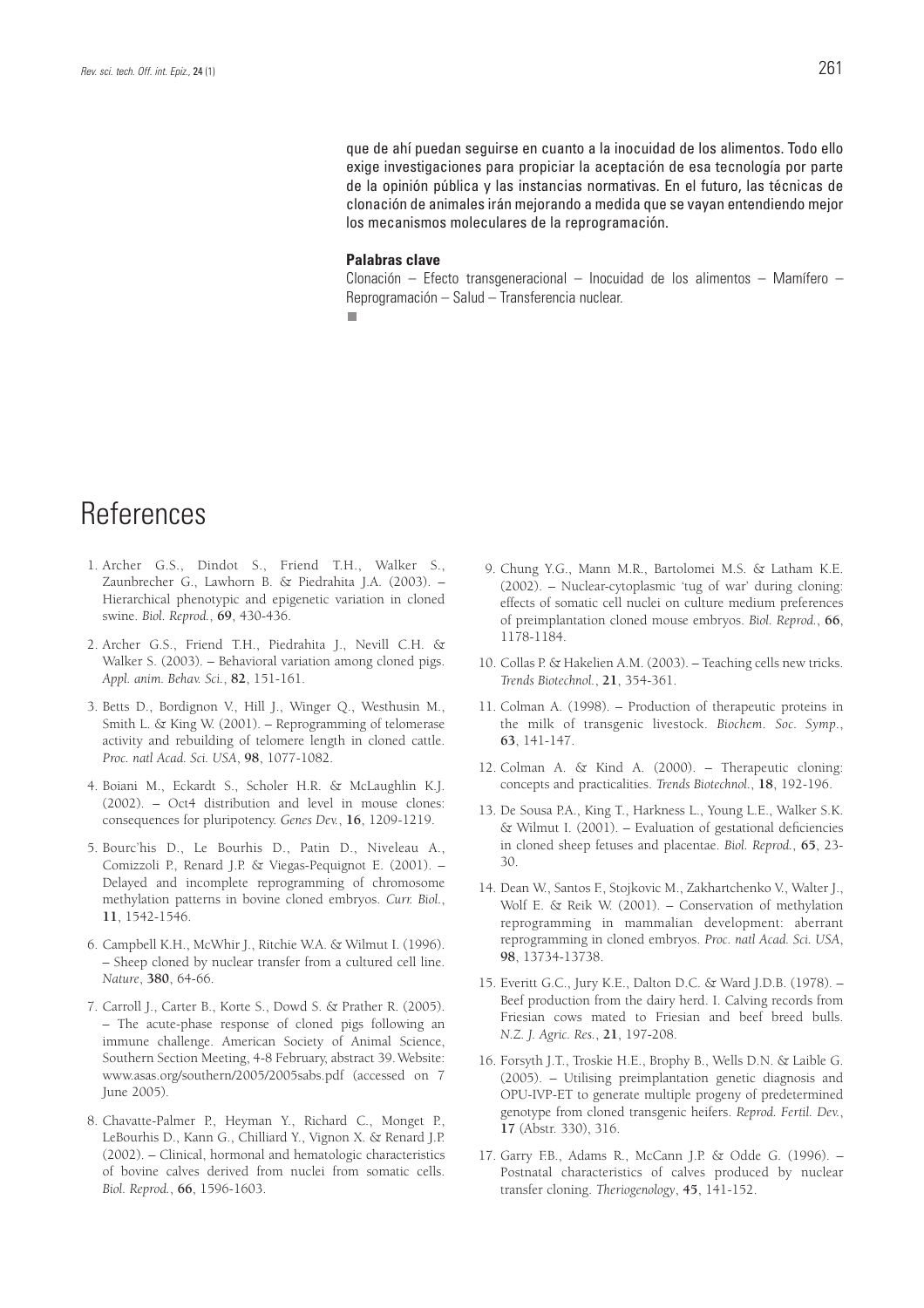- 18. Golovan S.P., Meidinger R.G., Ajakaiye A., Cottrill M., Wiederkehr M.Z., Barney D.J., Plante C., Pollard J.W., Fan M.Z., Hayes M.A., Laursen J., Hjorth J.P., Hacker R.R., Phillips J.P. & Forsberg C.W. (2001). – Pigs expressing salivary phytase produce low-phosphorus manure. *Nature Biotechnol.*, **19** (8), 741-745.
- 19. Harris A. (1997). Towards an ovine model of cystic fibrosis. *Hum. molec. Genet.*, **6**, 2191-2194.
- 20. Hein W.R. & Griebel P.J. (2003). A road less travelled: large animal models in immunological research. *Nat. Rev. Immunol.*, **3**, 79-84.
- 21. Heyman Y., Chavatte-Palmer P., LeBourhis D., Camous S., Vignon X. & Renard J.P. (2002). – Frequency and occurrence of late-gestation losses from cattle cloned embryos. *Biol. Reprod.*, **66**, 6-13.
- 22. Heyman Y., Zhou Q., Lebourhis D., Chavatte-Palmer P., Renard J.P. & Vignon X. (2002). – Novel approaches and hurdles to somatic cloning in cattle. *Cloning Stem Cells*, **4**, 47- 55.
- 23. Hiendleder S., Prelle K., Bruggerhoff K., Reichenbach H.D., Wenigerkind H., Bebbere D., Stojkovic M., Muller S., Brem G., Zakhartchenko V. & Wolf E. (2004). – Nuclearcytoplasmic interactions affect *in utero* developmental capacity, phenotype, and cellular metabolism of bovine nuclear transfer fetuses. *Biol. Reprod.*, **70**, 1196-1205.
- 24. Hiendleder S., Zakhartchenko V. & Wolf E. (2005). Mitochondria and the success of somatic cell nuclear transfer cloning: from nuclear-mitochondrial interactions to mitochondrial complementation and mitochondrial DNA recombination. *Reprod. Fertil. Dev.*, **17**, 69-83.
- 25. Hill J.R., Burghardt R.C., Jones K., Long C.R., Looney C.R., Shin T., Spencer T.E., Thompson J.A., Winger Q.A. & Westhusin M.E. (2000). – Evidence for placental abnormality as the major cause of mortality in first-trimester somatic cell cloned bovine fetuses. *Biol. Reprod.*, **63**, 1787-1794.
- 26. Hill J.R., Roussel A.J., Cibelli J.B., Edwards J.F., Hooper N.L., Miller M.W., Thompson J.A., Looney C.R., Westhusin M.E., Robl J.M. & Stice S.L. (1999). – Clinical and pathologic features of cloned transgenic calves and fetuses (13 case studies). *Theriogenology*, **51**, 1451-1465.
- 27. Hill J.R., Schlafer D.H., Fisher P.J. & Davies C.J. (2002). Abnormal expression of trophoblast major histocompatibility complex class I antigens in cloned bovine pregnancies is associated with a pronounced endometrial lymphocytic response. *Biol. Reprod.*, **67**, 55-63.
- 28. Humpherys D., Eggan K., Akutsu H., Friedman A., Hochedlinger K., Yanagimachi R., Lander E.S., Golub T.R. & Jaenisch R. (2002). – Abnormal gene expression in cloned mice derived from embryonic stem cell and cumulus cell nuclei. *Proc. natl Acad. Sci. USA*, **99**, 12889-12894.
- 29. Kang Y.K., Koo D.B., Park J.S., Choi Y.H., Chung A.S., Lee K.K. & Han Y.M. (2001). – Aberrant methylation of donor genome in cloned bovine embryos. *Nature Genet.*, **28**, 173-177.
- 30. Kruip T.A.M. & den Daas J.H.G. (1997). *In vitro* produced and cloned embryos: effects on pregnancy, parturition and offspring. *Theriogenology*, **47**, 43-52.
- 31. Kubota C., Tian X.C. & Yang X. (2004). Serial bull cloning by somatic cell nuclear transfer. *Nature Biotechnol.*, **22**, 693-694.
- 32. Lanza R.P., Cibelli J.B., Blackwell C., Cristofalo V.J., Francis M.K., Baerlocher G.M., Mak J., Schertzer M., Chavez E.A., Sawyer N., Lansdorp P.M. & West M.D. (2000). – Extension of cell life-span and telomere length in animals cloned from senescent somatic cells. *Science*, **288**, 665-669.
- 33. Lanza R.P., Cibelli J.B., Faber D., Sweeney R.W., Henderson B., Nevala W., West M.D. & Wettstein P.J. (2001). – Cloned cattle can be healthy and normal. *Science*, **294**, 1893-1894.
- 34. Lanza R.P., Cooper D.K. & Chick W.L. (1997). Xenotransplantation. *Sci. Am.*, **277**, 54-59.
- 35. Lee R.S., Peterson A.J., Donnison M.J., Ravelich S., Ledgard A.M., Li N., Oliver J.E., Miller A.L., Tucker F.C., Breier B. & Wells D.N. (2004). – Cloned cattle fetuses with the same nuclear genetics are more variable than contemporary half-siblings resulting from artificial insemination and exhibit fetal and placental growth deregulation even in the first trimester. *Biol. Reprod.*, **70**, 1-11.
- 36. Mackle T.R., Bryant A.M., Petch S.F., Hill J.P. & Auldist M.J. (1999). – Nutritional influences on the composition of milk from cows of different protein phenotypes in New Zealand. *J. Dairy Sci.*, **82**, 172-180.
- 37. Miyashita N., Shiga K., Fujita T., Umeki H., Sato W., Suzuki T. & Nagai T. (2003). – Normal telomere lengths of spermatozoa in somatic cell-cloned bulls. *Theriogenology*, **59**, 1557-1565.
- 38. Murray J.D., Anderson G.B., Oberbauer A.M. & McGloughlin M.M. (1999). – Transgenic animals in agriculture. CABI Publishing, Oxon, 290 pp.
- 39. Niemann H., Wrenzycki C., Lucas-Hahn A., Brambrink T., Kues W.A. & Carnwath J.W. (2002). – Gene expression patterns in bovine *in vitro*-produced and nuclear transferderived embryos and their implications for early development. *Cloning Stem Cells*, **4**, 29-38.
- 40. Oback B. & Wells D. (2002). Donor cells for nuclear cloning: many are called, but few are chosen. *Cloning Stem Cells*, **4**, 147-168.
- 41. Oback B., Wiersema A.T., Gaynor P., Laible G., Tucker F.C., Oliver J.E., Miller A.L., Troskie H.E., Wilson K.L., Forsyth J.T., Berg M.C., Cockrem K., McMillan V., Tervit H.R. & Wells D.N. (2003). – Cloned cattle derived from a novel zona-free embryo reconstruction system. *Cloning Stem Cells*, **5**, 3-12.
- 42. Ogonuki N., Inoue K., Yamamoto Y., Noguchi Y., Tanemura K., Suzuki O., Nakayama H., Doi K., Ohtomo Y., Satoh M., Nishida A. & Ogura A. (2002). – Early death of mice cloned from somatic cells. *Nature Genet.*, **30**, 253-254.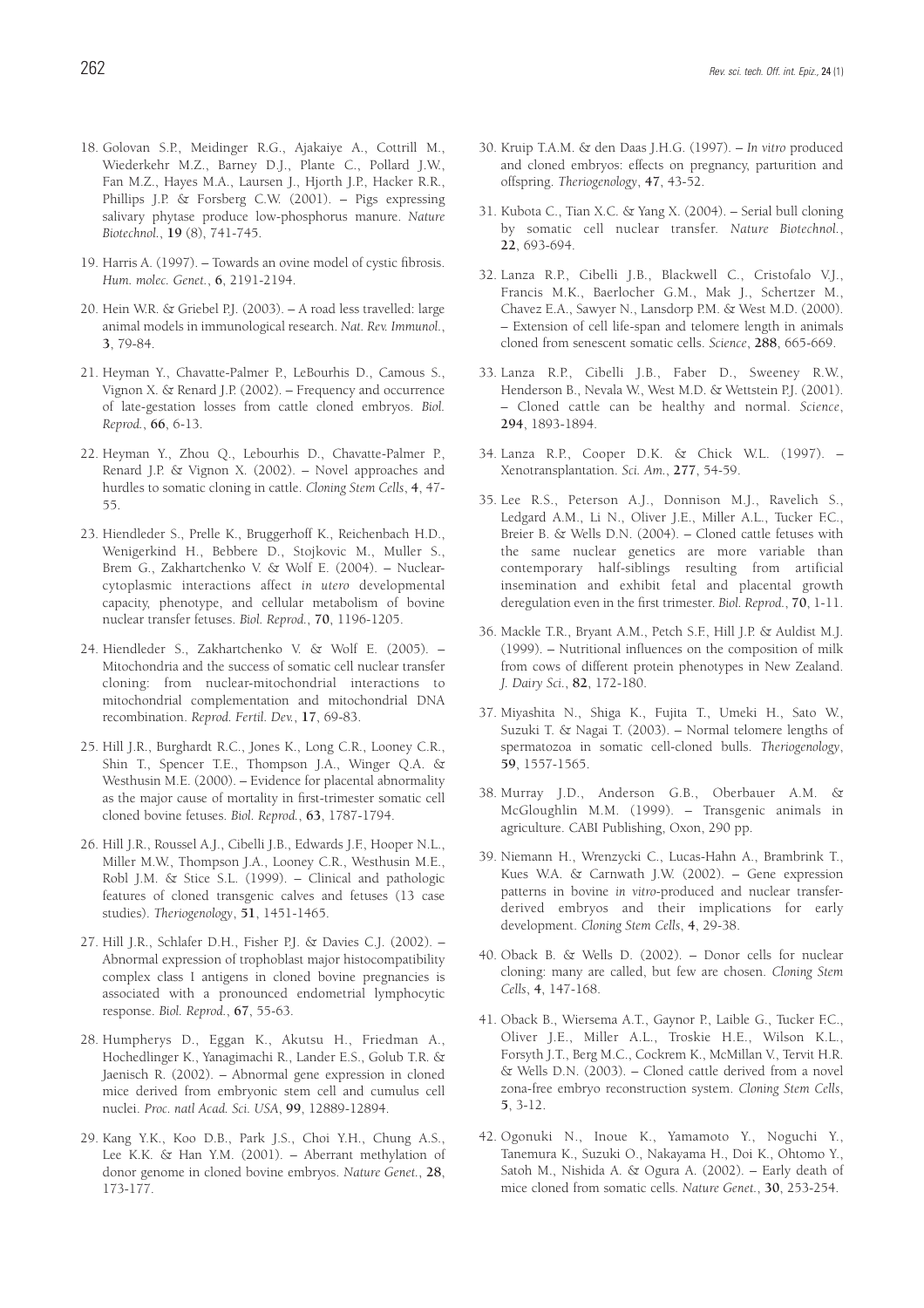- 43. Ogura A., Inoue K., Ogonuki N., Lee J., Kohda T. & Ishino F. (2002). – Phenotypic effects of somatic cell cloning in the mouse. *Cloning Stem Cells*, **4**, 397-405.
- 44. Pace M.M., Augenstein M.L., Betthauser J.M., Childs L.A., Eilertsen K.J., Enos J.M., Forsberg E.J., Golueke P.J., Graber D.F., Kemper J.C., Koppang R.W., Lange G., Lesmeister T.L., Mallon K.S., Mell G.D., Misica P.M., Pfister-Genskow M., Strelchenko N.S., Voelker G.R., Watt S.R. & Bishop M.D. (2002). – Ontogeny of cloned cattle to lactation. *Biol. Reprod.*, **67**, 334-339.
- 45. Peura T.T. (2003). Improved *in vitro* development rates of sheep somatic nuclear transfer embryos by using a reverseorder zona-free cloning method. *Cloning Stem Cells*, **5**, 13-24.
- 46. Prather R.S., Barnes F.L., Sims M.M., Robl J.M., Eyestone W.H. & First N.L. (1987). – Nuclear transplantation in the bovine embryo: assessment of donor nuclei and recipient oocyte. *Biol. Reprod.*, **37**, 859-866.
- 47. Prather R.S., Sims M.M. & First N.L. (1989). Nuclear transplantation in early pig embryos. *Biol. Reprod.*, **41**, 414- 418.
- 48. Rakyan V.K., Blewitt M.E., Druker R., Preis J.I. & Whitelaw E. (2002). – Metastable epialleles in mammals. *Trends Genet.*, **18**, 348-351.
- 49. Rakyan V.K., Chong S., Champ M.E., Cuthbert P.C., Morgan H.D., Luu K.V. & Whitelaw E. (2003). – Transgenerational inheritance of epigenetic states at the murine Axin(Fu) allele occurs after maternal and paternal transmission. *Proc. natl Acad. Sci. USA*, **100**, 2538-2543.
- 50. Renard J.P., Chastant S., Chesne P., Richard C., Marchal J., Cordonnier N., Chavatte P. & Vignon X. (1999). – Lymphoid hypoplasia and somatic cloning. *Lancet*, **353**, 1489-1491.
- 51. Renard J.P., Zhou Q., LeBourhis D., Chavatte-Palmer P., Hue I., Heyman Y. & Vignon X. (2002). – Nuclear transfer technologies: between successes and doubts. *Theriogenology*, **57**, 203-222.
- 52. Rhind S., Cui W., King T., Ritchie W., Wylie D. & Wilmut I. (2004). – Dolly: a final report. *Reprod. Fertil. Dev.*, **16**, 156.
- 53. Rideout W.M. 3rd, Eggan K. & Jaenisch R. (2001). Nuclear cloning and epigenetic reprogramming of the genome. *Science*, **293**, 1093-1098.
- 54. Roemer I., Reik W., Dean W. & Klose J. (1997). Epigenetic inheritance in the mouse. *Curr. Biol.*, **7**, 277-280.
- 55. Rudenko L., Matheson J.C., Adams A.L., Dubbin E.S. & Greenlees K.J. (2004). – Food consumption risks associated with animal clones: what should be investigated? *Cloning Stem Cells*, **6**, 79-93.
- 56. Santos F., Zakhartchenko V., Stojkovic M., Peters A., Jenuwein T., Wolf E., Reik W. & Dean W. (2003). – Epigenetic marking correlates with developmental potential in cloned bovine preimplantation embryos. *Curr. Biol.*, **13**, 1116-1121.
- 57. Schaetzlein S., Lucas-Hahn A., Lemme E., Kues W.A., Dorsch M., Manns M.P., Niemann H. & Rudolph K.L. (2004). – Telomere length is reset during early mammalian embryogenesis. *Proc. natl Acad. Sci. USA*, **101**, 8034-8038.
- 58. Shiels P.G., Kind A.J., Campbell K.H., Waddington D., Wilmut I., Colman A. & Schnieke A.E. (1999). – Analysis of telomere lengths in cloned sheep. *Nature*, **399**, 316-317.
- 59. Shimozawa N., Ono Y., Kimoto S., Hioki K., Araki Y., Shinkai Y., Kono T. & Ito M. (2002). – Abnormalities in cloned mice are not transmitted to the progeny. *Genesis*, **34**, 203-207.
- 60. Smeaton D.C., McGowan L.T., Scott M.L., Tervit H.R. & Cameron C.A. (2003). – Survival of *in vitro* produced cattle embryos from embryo transfer to weaning. *Proc. N.Z. Soc. Anim. Prod.*, **63**, 57-60.
- 61. Takahashi S. & Ito Y. (2004). Evaluation of meat products from cloned cattle: biological and biochemical properties. *Cloning Stem Cells*, **6**, 165-171.
- 62. Tamashiro K.L., Wakayama T., Akutsu H., Yamazaki Y., Lachey J.L., Wortman M.D., Seeley R.J., D'Alessio D.A., Woods S.C., Yanagimachi R. & Sakai R.R. (2002). – Cloned mice have an obese phenotype not transmitted to their offspring. *Nature Med.*, **8**, 262-267.
- 63. Tamashiro K.L., Wakayama T., Blanchard R.J., Blanchard D.C. & Yanagimachi R. (2000). – Postnatal growth and behavioral development of mice cloned from adult cumulus cells. *Biol. Reprod.*, **63**, 328-334.
- 64. Tian X.C., Xu J. & Yang X. (2000). Normal telomere lengths found in cloned cattle. *Nature Genet.*, **26**, 272-273.
- 65. Tian X.C., Kubota C., Sakashita K., Izaike Y., Okano R., Tabara N., Curchoe C., Jacob L., Zhang Y., Smith S., Bormann C., Xu J., Sato M., Andrew S. & Yang X. (2005). – Meat and milk compositions of bovine clones. *Proc. natl Acad. Sci. USA*, **102** (18), 6261-6266.
- 66. Wagtendonk-de Leeuw van A.M., Aerts B.J.G. & den Dass J.H.G. (1998). – Abnormal offspring following *in vitro* production of bovine preimplantation embryos: a field study. *Theriogenology*, **49**, 883-894.
- 67. Wakayama T., Perry A.C., Zuccotti M., Johnson K.R. & Yanagimachi R. (1998). – Full-term development of mice from enucleated oocytes injected with cumulus cell nuclei. *Nature*, **394**, 369-374.
- 68. Wakayama T., Rodriguez I., Perry A.C., Yanagimachi R. & Mombaerts P. (1999). – Mice cloned from embryonic stem cells. *Proc. natl Acad. Sci. USA*, **96**, 14984-14989.
- 69. Wakayama T., Shinkai Y., Tamashiro K.L., Niida H., Blanchard D.C., Blanchard R.J., Ogura A., Tanemura K., Tachibana M., Perry A.C., Colgan D.F., Mombaerts P. & Yanagimachi R. (2000). – Cloning of mice to six generations. *Nature*, **407**, 318-319.
- 70. Wall R.J., Kerr D.E. & Bondioli K.R. (1997). Transgenic dairy cattle: genetic engineering on a large scale. *J. Dairy Sci.*, **80**, 2213-2224.